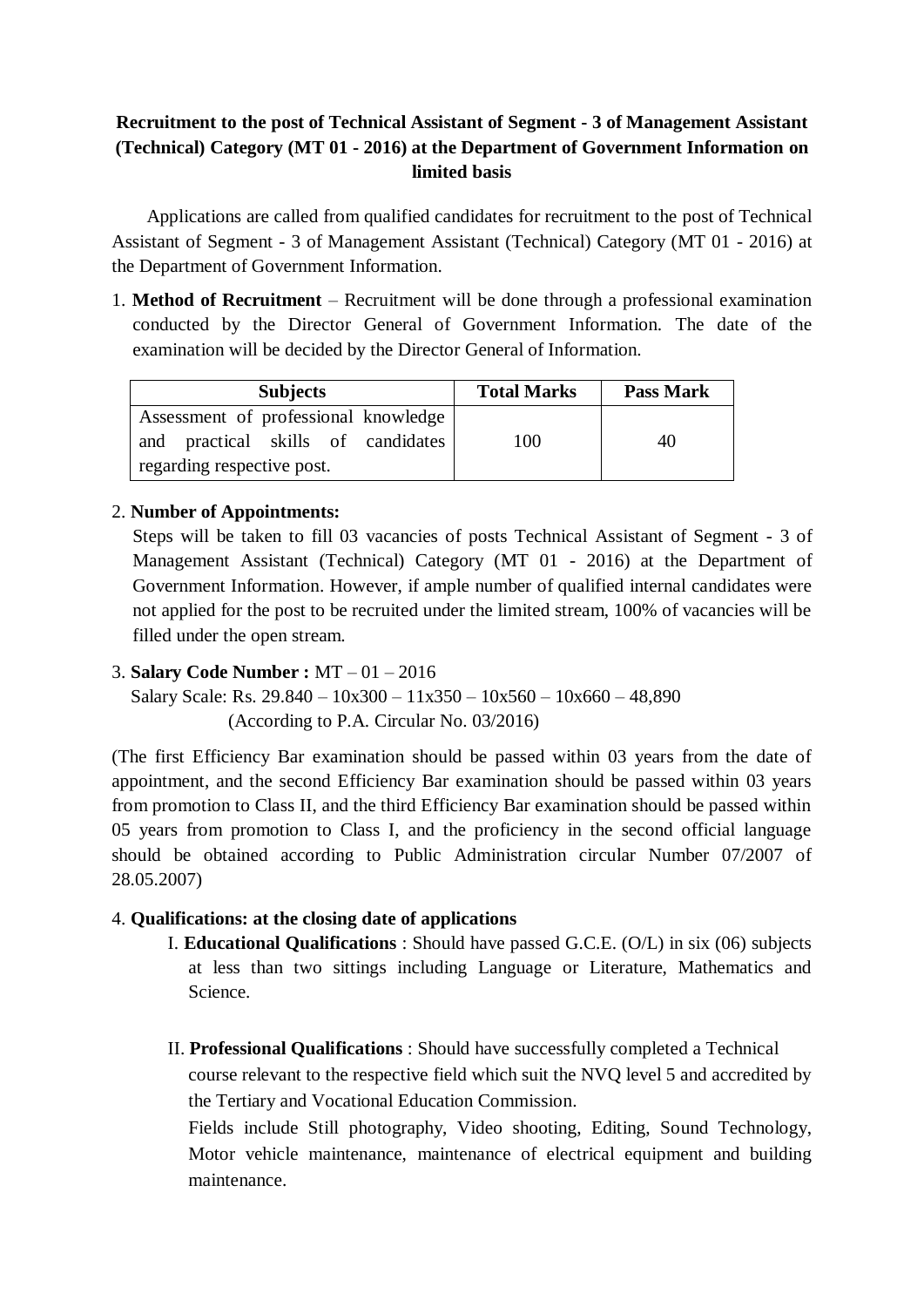- III. **Experience** : A minimum 03 years experience at the Government Film Unit, Still Photography Unit, Production Unit, Maintenance Unit or at other technical related unit.
- IV. **Physical Qualifications**: Each candidate should be physically and mentally fit to serve in any part of Sri Lanka and to discharge duties of the post.
- V. **Other** : Qualifications in regard to the appointment to the post should be duly completed before the date mentioned in the vacancy notice.

#### 5. **Effective date of appointments:**

Will be decided by the Director General of Government Information.

6. Age : Not Applicable.

#### 7. **Method of Application** :

a) Applications should be prepared according to the specimen form of Application attached to this notice using both sides of an A4 sheet. Application should be filled in with candidates own handwriting. Applications that do not comply with the specimen form of Application and incomplete Applications will be rejected. It will be useful to keep a photocopy of the application. Candidate must check whether the application complies with the specimen form of application. Otherwise, it may be rejected.

b) Completed applications should be sent by registered post to reach the Department of Government Information before 3<sup>rd</sup>/March/2017 Cite, "**Recruitment to the post of Technical Assistant at the Department of Government Information on limited basis**" on the top left hand corner of the envelope, in which the application form is enclosed. Applications received after the closing date will not be accepted.

c) Incomplete applications in any manner will be rejected. Complaints on misplacements or delays are not entertained.

8. **Service conditions –** The post is permanent and pensionable. Selected candidates will be appointed to the post of Technical Assistant subject to general conditions governing public service appointments, conditions and regulations in the Recruitment Procedure of the Segment - 3 of Management Assistant (Technical) Category at the Department of Government Information approved by the Public Service Commission on 31.05.2013, and amendments already done and would be done in the future to the Recruitment Procedure.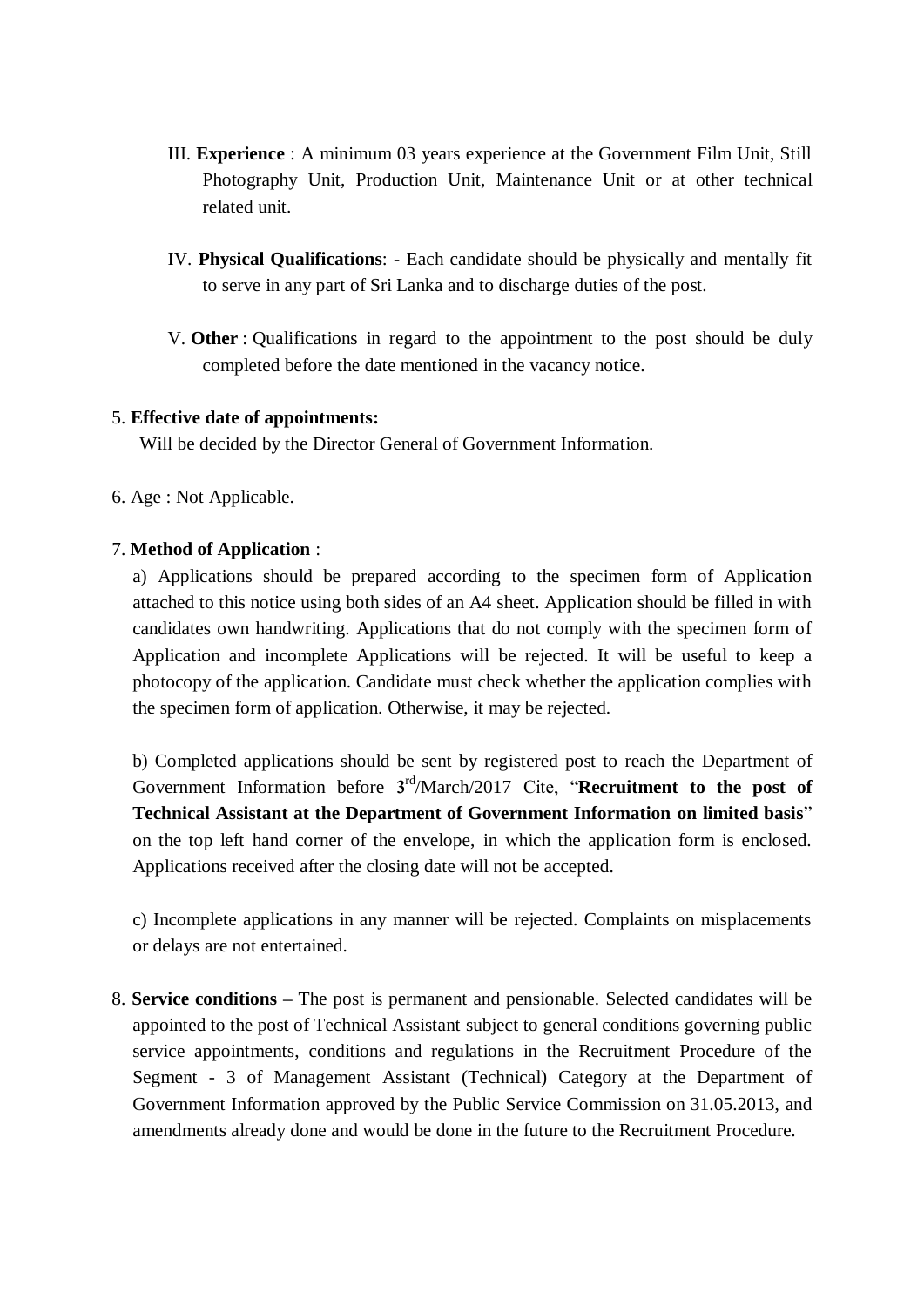- 9. The Director General of Government Information has the authority to cancel appointments of candidates who fail to assume duties on the due date and / or who reject or avoid to assume duties.
- 10. If any candidate was found guilty of providing any false information or suppressing any important information purposely, he/she is liable to be dismissed.
- 11. Matters not covered by these regulations will be determined by the Public Service Commission.

Director General of Government Information Department of Government Information Kirulapona Avenue, Colombo 05.

On 13th Day of Month January of 2017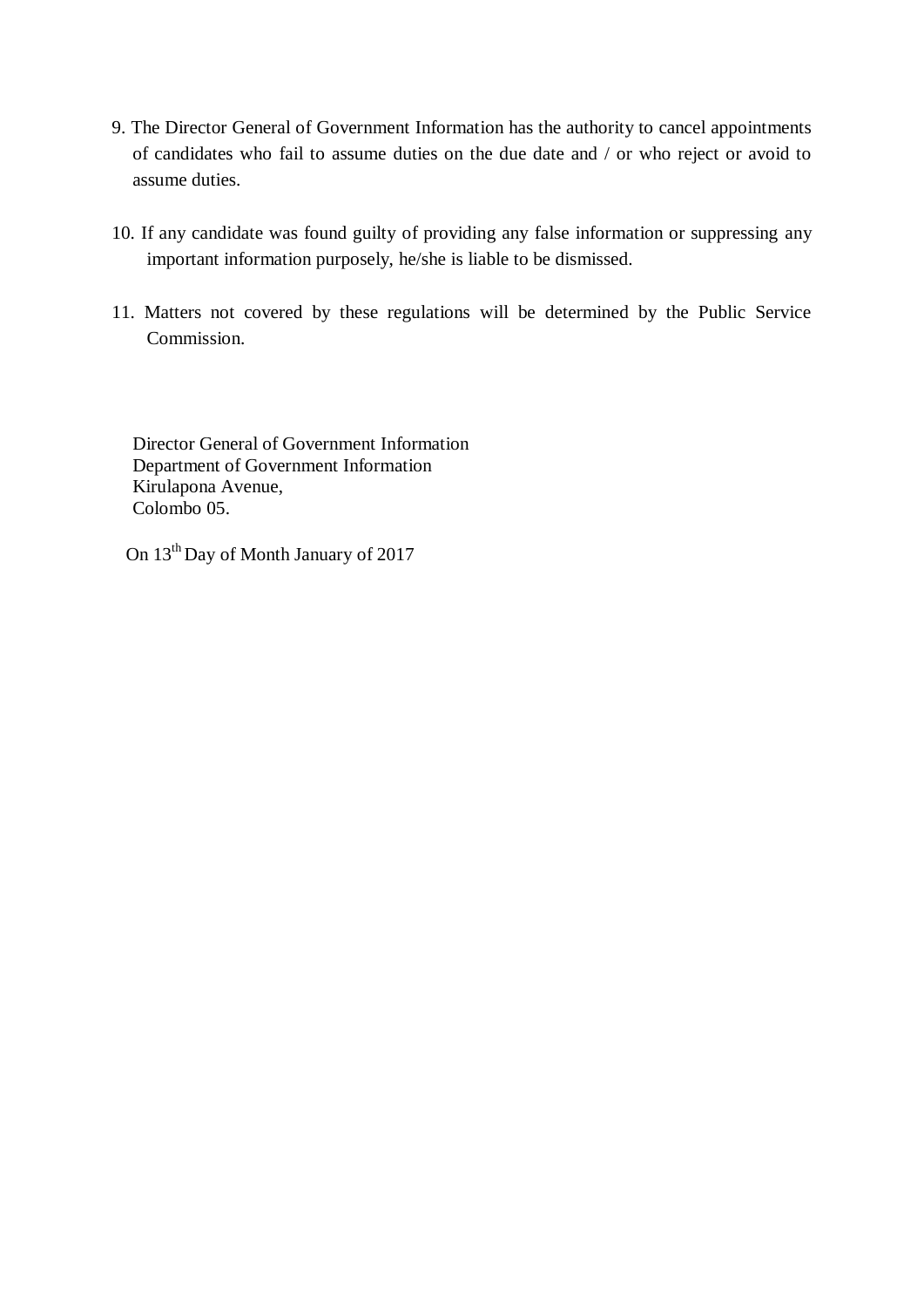# **Professional Examination for Recruitment to the post of Technical Assistant of Segment - 3 of Management Assistant (Technical) Category (MT 01 - 2016) at the Department of Government Information - 2017**

| Field Applying for:-                                                                                                                            |     |
|-------------------------------------------------------------------------------------------------------------------------------------------------|-----|
| Medium of the Examination                                                                                                                       |     |
| Sinhala-01<br>Tamil - 02                                                                                                                        |     |
| (Write the relevant number in the cage)                                                                                                         |     |
| (In English Block Letters. E.g. - Mr./Mrs./Miss. SILVA A. B.)<br>(In English Block Letters)<br>(In Sinhala/Tamil)<br>(In English Block Letters) |     |
| Sinhala/Tamil)                                                                                                                                  | (In |
| 03. 3.1 Date of Birth:<br>Year<br>Month<br>Date                                                                                                 |     |
| 3.2 Age as at closing date<br>Months<br>Years<br>Days                                                                                           |     |
|                                                                                                                                                 |     |
|                                                                                                                                                 |     |